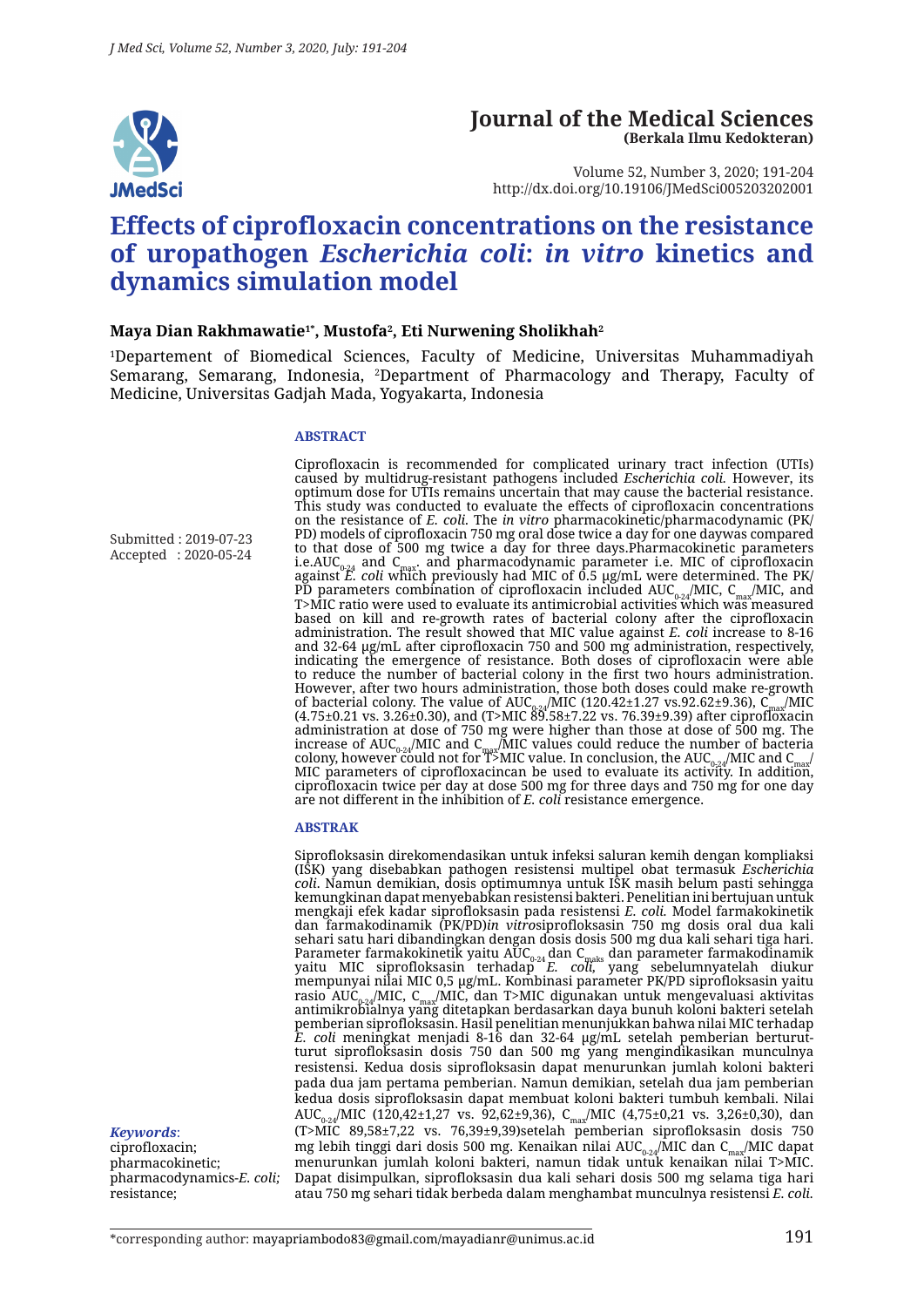## **INTRODUCTION**

New antibiotic discovery and development have slowed alarmingly in recent decades. Otherwise, bacterial resistance to antimicrobial agents is a growing problem due to not optimal of the dose regimensof the antimicrobial agents. Therefore, effort to optimize the dose regimen of antimicrobial agentsis urgently needed in order to obtain optimal clinical benefit and minimize the risk of multidrug resistant bacterial pathogens.1 To obtain the optimal of the dose regimen, linking the concentration-time course at the site of action and the antibiotic susceptibility (pharmacokinetic and pharmacodynamic relationship) should be considered.<sup>2,3</sup>

*In vivo* pharmacokinetic and pharmacodynamic relationship (PK/ PD) models of an antibiotic could be conducted in animal. The *in vivo* PK/ PD models provide similar growing conditions for bacteria, closely imitatingthe characteristics of a human infection, and clearly defining the endpoint of aninfection (cure or death) and comparable tothat in humans.4 A significant disadvantage of animal modelsis differences in the PK, which limit sophisticated scaling methods for transferring data from animals to humans.5

*In vitro* PK/PD models have its own advantages. This models can be applied without influenced by bacterial phenotype at the site of infection, *in vivo* bacterial growth phase, host immunity, infection site, and pharmacokinetics of the antibiotics. In addition, this method allows resistance analyses, determination of time-kill behaviour, and identification and optimization of PK/PD indices and breakpoints.<sup>3,6</sup> Therefore, the *in vitro* PK/PD models are often applied before the *in vivo* PK/PD models conducted.

Urinary tract infection (UTI) is an infection that affects part of the unrinary tract. The UTIs occur more commonly in women than men, with half of women having at least one infectionin their lifetimes. The most common cause of UTIs is *Escherichia coli* which reaches 80% of UTI cases.7 Amoxicillin has traditionally been a first-line antibiotic for UTI, however increased rates of *E. coli* resistance have made it a less acceptable choice. Fluoroquinolones is useful for UTIs caused by multidrugresistantpathogens.8 Ciprofloxacin has been recommended for complicated UTIs and pyelonephritis caused by *E. coli*  in patients one to 17 years old.<sup>9</sup>

The dose regimens of ciprofloxacin for UTIs were investigated by some authors. However the optimum dose regimen of ciprofloxacin for UTIs remains uncertain. Ciprofloxacin can be administered in doses of 500 mg twice per day or 1000 mg once per day for seven days.<sup>10</sup> In addition, ciprofloxacin dose of 400-500 mg twice per day for 10-14 days has been recommended. Although in short-course therapy for seven days with the same dose of the ciprofloxacin is effective for the treatment of uncomplicated UTIs.<sup>11,12</sup>

Milo *et al*. 13 reported no difference in outcome regarding symptoms between 3-day and 5-10 day antibiotic regimens for uncomplicated UTI in women. However, the longer regimen was more common in adverse effects although it was more effective at eradicating bacteriuria. Futhermore, Lutters and Vogt-Ferrier<sup>14</sup> reported that resolution of short‐term bacteriuria of UTI in older women was better in the longer course treatment group compared with the shorter term treatment group. However, there was no difference in long‐term bacteriuria or clinical cure rate.

This study was conducted to evaluate the effects of ciprofloxacin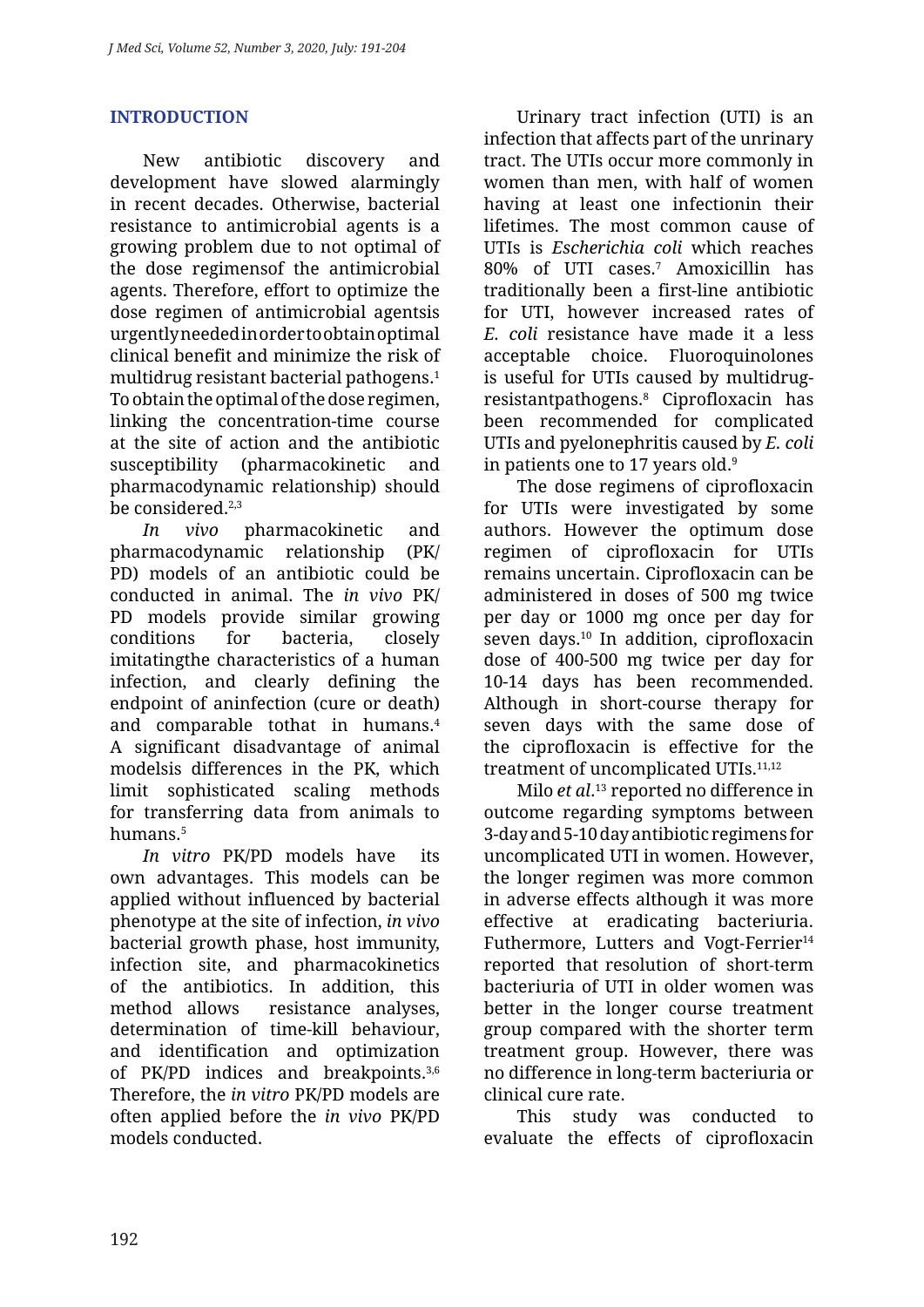concentrations on the resistance of uropathogen *E. coli.* The *in vitro* PK/ PD models of ciprofloxacin oral dose of 750 mg twice per day for one day was compared to thatdose of 500 mg twice per day for three days in this study.

#### **MATERIALS AND METHODS**

#### **Strains and antibiotic**

*Escherichia coli* strain isolated from urinary tract infection patients was used in this study. The uropathogenic *E. Coli* isolate was identified and cultured in Laboratory of Department of Microbiology, Faculty of Medicine, Universitas Muhammadiyah Semarang. Furthermore, susceptibility of the *E. coli* strain to ciprofloxacin was determined using broth dilution method. The *E. coli* strain was ciprofloxacin-sensitive strain with MIC value of 0.5mg/mL according to EUCAST. Ciprofloxacin was obtained from pharmaceutical companies PT Phapros Tbk Semarang, Indonesia. Ciprofloxacin stock solution was prepared with 4% NaOH in sterile distilled water and stored at 4oC before use.

### **MIC determination**

The MIC of ciprofloxacin against uropathogenic *E. Coli* isolate was determined using the microdilution method according to the laboratory standard guideline. Bacteria from clones werepicked from freshly culture plates and then diluted with Meuller-Hinton Broth (MHB) liquidmedia to final concentration of 108 CFU/mL. Serial dilutions of ciprofloxacin ranged from 0.008 to 32 µg/mLwere then prepared

by diluting the stock solution with MHB media. One hundred uL of the diluted bacterial suspension was added to tube containing 1900 uL of the serial dilutions of ciprofloxacin to yield the appropriate density  $(5x10^6 CFU/mL)$  and the incubated for 18 to 24 h at  $37^{\circ}$ C. As control was a tube containing the diluted bacterial suspensions without ciprofloxacin. MICs were defined as the lowest concentration of ciprofloxacin that completely inhibits the growth of the organism as detected by the unaided eye.

## *In vitro* **kineticmodel**

An *in vitro* kinetic onecompartmentmodel as described previously was used to simulate the serum ciprofloxacin-time curve in humans.15,16 The model consists offresh medium reservoir, central compartment, andliquid waste storage compartment (FIGURE 1). The medium is pumped from the fresh medium reservoir to the central compartment by a peristaltic pump. A filter membrane with pore size of 0.45 µmis placed at the bottom of central compartment to prevent bacteria from flowing out with the medium. A magnetic stirrer is attached to the central compartment, ensuring homogenous mixing of the culture and preventing the membrane poresbeing blocked by bacteria. The central compartment has also sampling port to facilitate repeated sampling.During the experiments, the apparatuswas placed in a thermostatic room at 35°C. Fresh MHB medium pumped intothe central compartment displaces an equal volume of liquid, which flows out through and enters the waste medium container.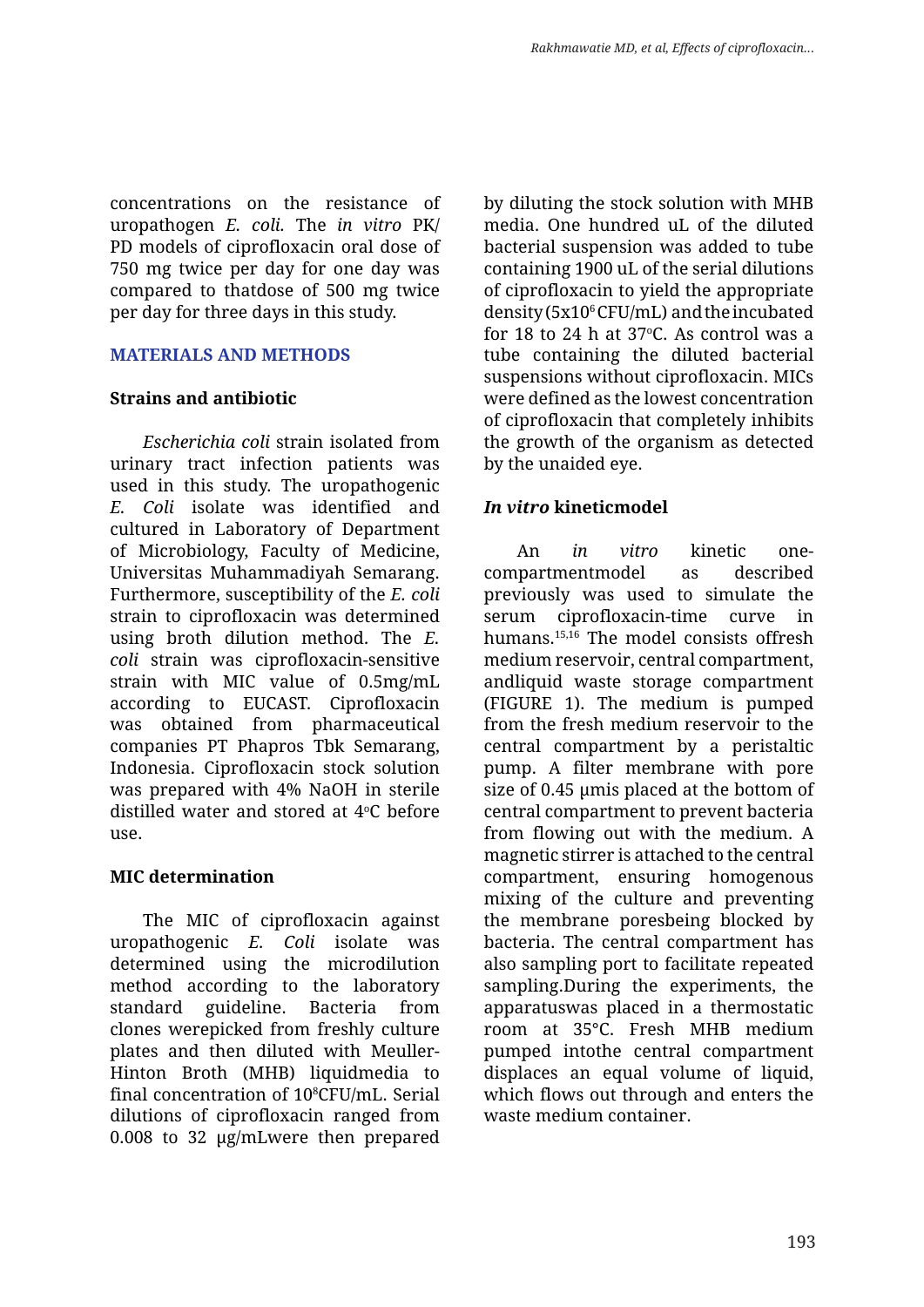

FIGURE 1. Equipment for *in vitro* kinetic model study

Ciprofloxacin added to the central compartment was diluted according to the first order kinetics  $C = C_{max}$  x e-2kt, where C was the ciprofloxacin concentration at time t,  $C_{\text{max}}$  was the initial antibiotic concentration, k was the rate of elimination and t was the time elapsed since cirpofloxacin addition. Pharmacokinetics in healthy volunteers receiving oral dose of ciprofloxacin (750mg twice per day for one day and 500mg twice per day for three days) were simulated in this study.

# *In vitro* **PK/PD study of ciprofloxacin**

The culture of *E. coli* isolates in concentration of  $5 \times 10^8$  CFU was added to the central compartment containing fresh MHB medium and then incubated at 35°C for three days. Followed after this incubation period, the ciprofloxacin at concentration corresponding to a dose of 750mg twice per day for one day or 500mg twice per day for three days were added into the central compartment and the pump was turned on.

For the PD analysis, a 200µL sample was then taken through the sampling port at the following time points: 0, 2,7,12,15, and 24h for the dose of ciprofloxacin of 750mg and 0, 2, 7, 12, 24, 36, 48, and 72 h for the dose of ciprofloxacin of 500mg. Samples were properly diluted with MHB, and then 10µL aliquots of the diluted samples were poured on to Meuller-Histon agar (MHA) plates and incubated at  $35^{\circ}$ C for 24 h. After incubation, colonies of the samples were counted and the log-transformed colony counts (y axis) obtained were plotted against time (x axis) for the time-kill curve.

For PK analysis, a 200µL sample was taken at the following time points: 0, 0.5, 1, 1.5, 2, 4, 7, 11, 12, 12.5, 13, 13.5, 15, 23, 24, 26 and 28 h for the dose of ciprofloxacin of 750 mg and 0, 0.5, 1, 1.5, 2, 4, 7, 11, 12, 12.5, 13, 13.5, 15, 23, 24, 24.5, 25, 25.5, 36, 36.5, 37, 37.5, 48, 48.5, 49, 49.5, 60, 60.5, 61, 61.5 and 72 h for the dose of ciprofloxacin of 500mg. The sample was stored at 2-8<sup>o</sup>C until the ciprofloxacin concentration was determined.

# **Determination of ciprofloxacin concentration**

The determination of ciprofloxacin concentration was performed using a high performance liquid chromathography (HPLC) method. The HPLC instrument (Shimadzu, Kyoto, Japan) was equipped with a model series LC-10 AD VP, Rheodyne 7725i injector with a 100µL loop and SPD-10A UV-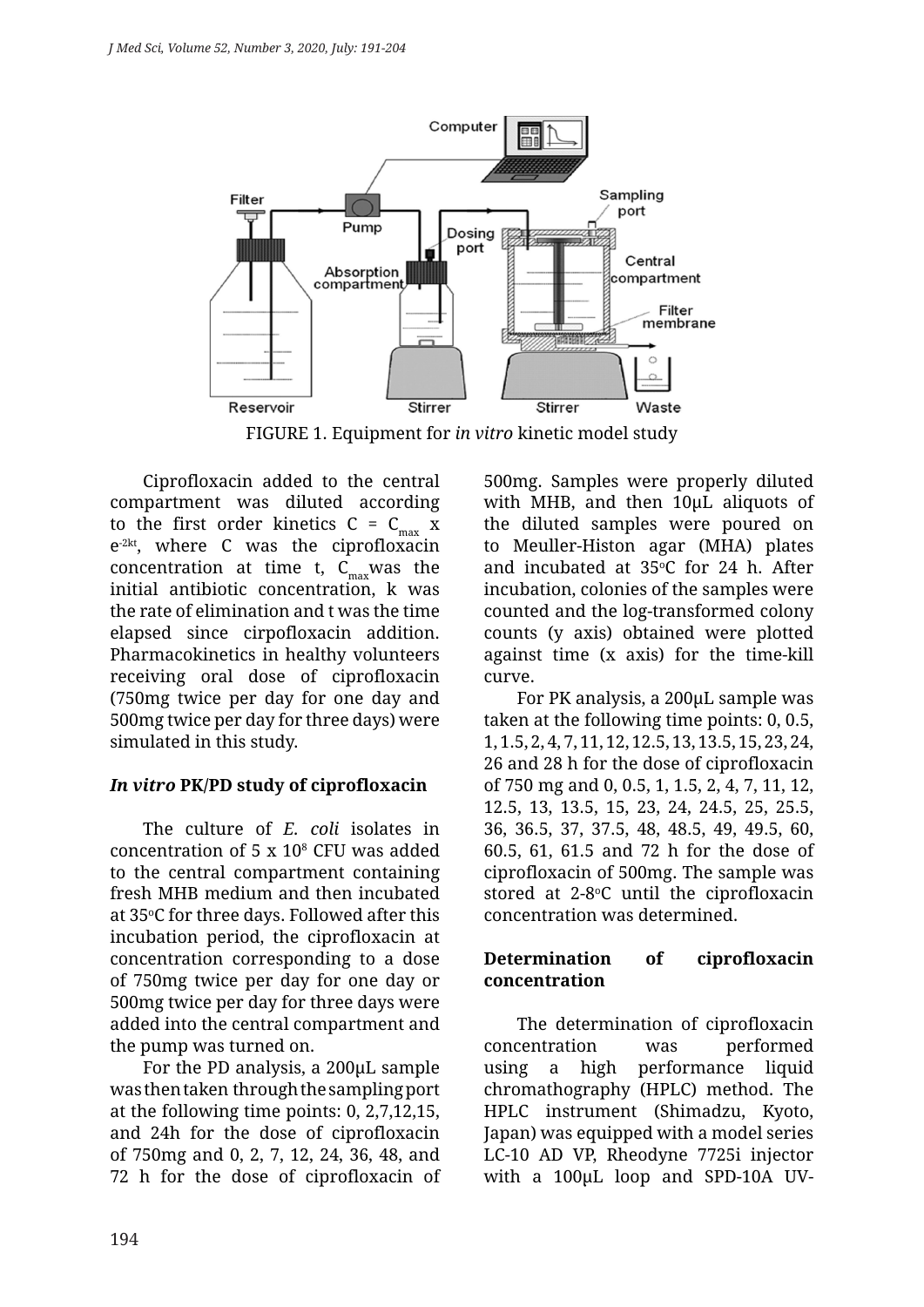Visible detector. A reversed-phase  $C_{18}$ column (Eurospher; 4.6µm, 250mm x 4.6mm i.d) was used as the stationary phase for separation and quantitation. The mobile phase consisted of phosphate buffer-acetonitrile-triethylamine (65:35:0.6 v/v/v) pH adjusted to 3.0  $\pm$ 0.05 with phosphoric acid. A flow rate of 0.8mL/min was maintained. The injection volume was 20µL. The detector was set at 275nm. A 200µL sample was precipitated with 200µL acetonotrile and then was vortexed for one min. After centrifugation at 5000 rpm for 10 min, the supernatant was transferred to a 2-mL polyethylene tube and 20µL of the supernatant was injected into the HPLC system. All assays were conducted in triplicate and the correlation coefficient for standard curves was always ≥0.99. The lower limit of quantitation was 4.12µg/mL and the coefficient of variation was 7.06%.

# **PK/PD analysis**

The pharmacokinetic data included  $C_{\text{max}}$  (the maximum concentration of ciprofloxacin in central compartment),  $AUC_{0,24}$  (the area under the concentrationtime curve for ciprofloxacin from h 0 to 24), T>MIC (the percentage of a 24-h period in which the ciprofloxacin concentration exceeds the MIC) were calculated using standard method. Furthermore, the PK/ PD parameters included  $C_{\text{max}}/MIC$ , AU $C_{0}$ .  $_{24}$ /MIC and T>MIC were determined using the pharmacokinetic values and MIC data in each experiment. The relationship

between the PK/PD parameters and a log *E. coli* colony at final phase of growth rate as well as of final phase of the kill rate were evaluated.

Data were expressed as the mean ± standard deviation (SD). Statistical comparisons were conducted using Student's t-test. The differences between the parameters after ciprofloxacin oral dose of 750mg and 500mg were considered significant at a value of <0.05.

# **RESULTS**

# **MIC of ciprofloxacin against** *E. coli* **isolates**

The original MIC of ciprofloxacin against uropathogenic *E. coli* isolates was 0.5µg/mL. With this MIC value, the isolates was considered susceptible to ciprofloxacin. After ciprofloxacin addition at concentration corresponding to a doseof 750mg twice per day for one dayor 500mg twice per day for three days, the isolates developed loss of susceptibility with MICs ranging from 8.0 to 16.0µg/mL and from 32.0 to 256.0µg/ mL, respectively.

# *In vitro* **pharmacokinetic profile**

*In vitro* pharmacokinetic profile of ciprofloxacin at dose of 750mg twice per day for one day and at dose of 500mg twice per day for three days is presented in FIGURE 2, where as their pharmacokinetic values are presented in TABLE 1.

TABLE 1. Pharmacokinetic parameters (mean  $\pm$  SD) of ciprofloxacin at dose of 750 and 500mg

| Parameter                  | Dose 750 mg      | Dose 250 mg      |
|----------------------------|------------------|------------------|
| $C_{\text{max}}$ (µg/mL)   | $2.25 \pm 0.150$ | $1.84 \pm 0.106$ |
| $T_{\text{max}}$ (h)       | $1.58 \pm 0.200$ | $1.53 \pm 0.128$ |
| $t_{1/2}$ (h)              | $4.69 \pm 0.625$ | $5.41 \pm 0.625$ |
| $AUC_{0.24} (\mu g/mL. h)$ | $59.25 \pm 1.72$ | $43.29 \pm 6.19$ |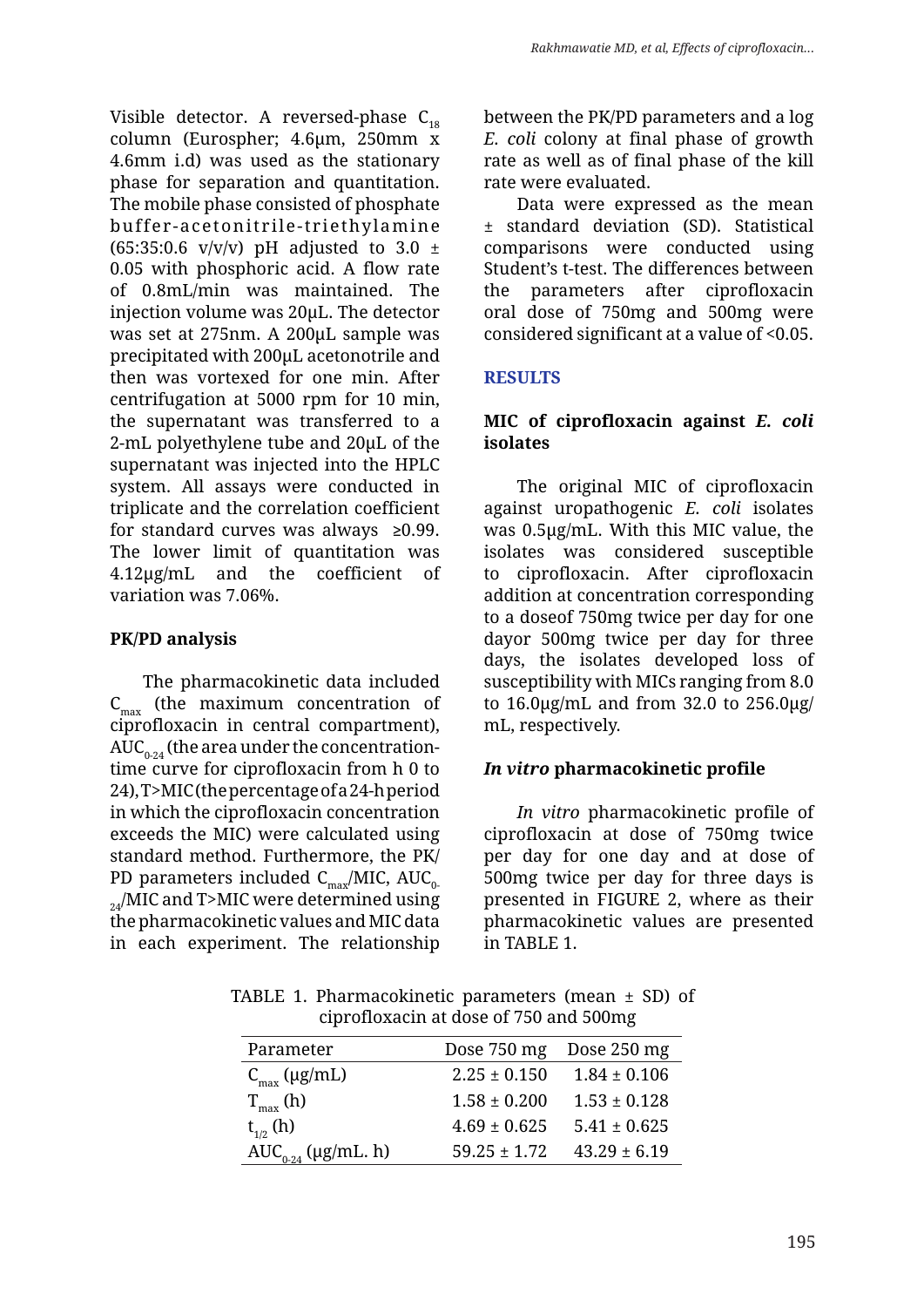

FIGURE 2. *In vitro* pharmacokinetic profile of ciprofloxacin at A) dose of 750mg twice per day for one day and B) dose of 500mg twice per day for three days

#### *In vitro* **pharmacodynamic profile**

*In vitro* pharmacodynamic profile of ciprofloxacin at dose of 750mg twice per day for one day and at dose of 500mg twice per day for three days as well as control is presented in FIGURE 3. The number of bacterial colonies significantly decreased at the first two hours after ciprofloxacin administration at doses of 750 and 500mg and then significantly increased two hours after

ciprofloxacin administration (p<0.05). Moreover, the *E. coli* growth rate after ciprofloxacin at dose of 750 mg was significantly lower than that at dose of 500mg (p<0.05). In contrast, the number of bacterial colonies significantly increased during control administration. It was indicated that the *E. coli* kill rate phase is observed at the first two hours, where as the *E. coli* re-growth rate phase is observed after two hours of ciprofloxacin administration.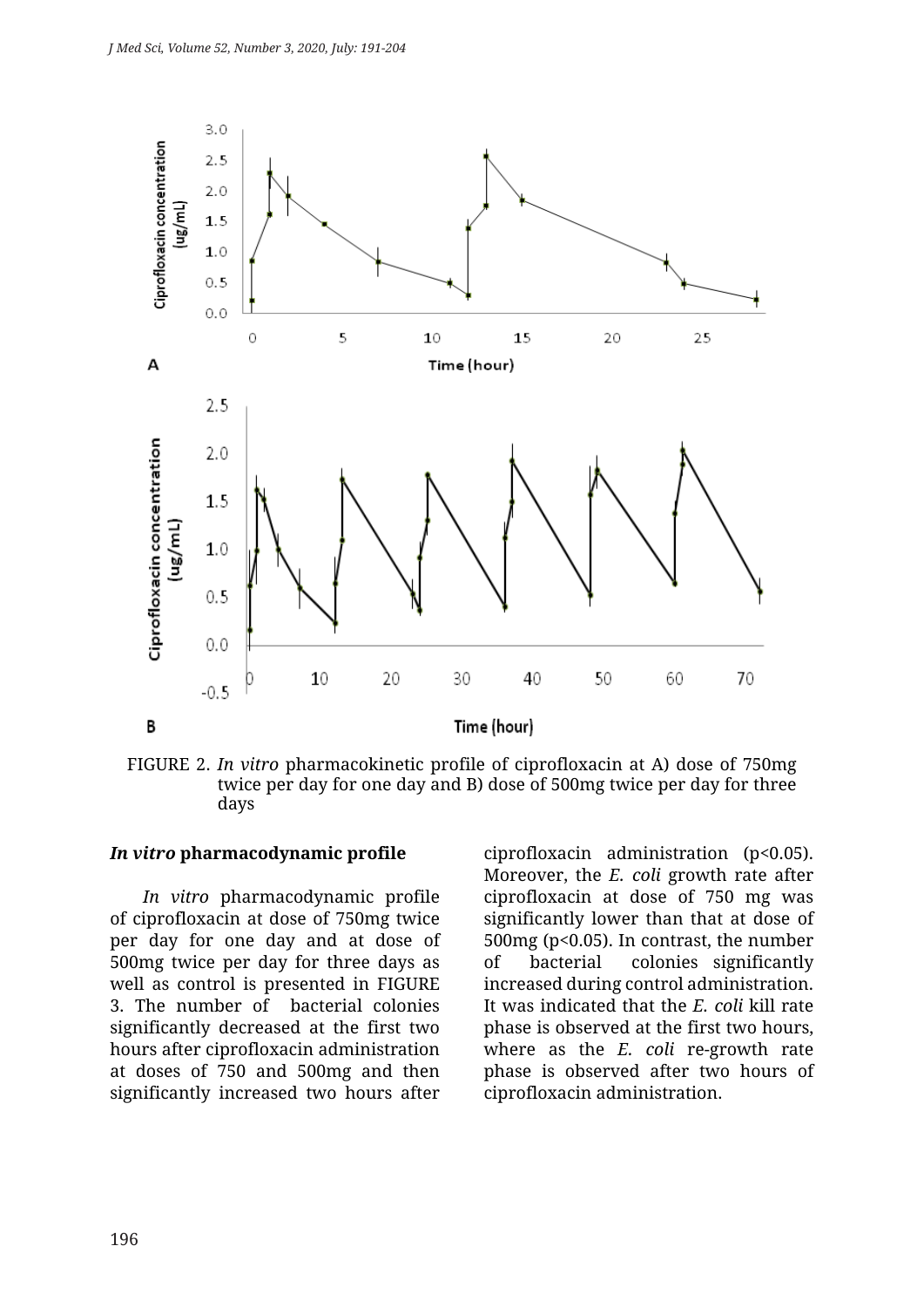

FIGURE 3. Changes in the number of log *E. coli* colony vs. time in the control treatment, and after the ciprofloxacin administration at doses of 750 and 500mg.

| TABLE 2. Kill rate and growth rate slope (mean $\pm$ SD) after the control |
|----------------------------------------------------------------------------|
| or the ciprofloxacin administration at dose of 500mg twice                 |
| day for 3 days, or 750mg twice day for 1 day                               |

|                   |                               | Dose of 500 mg                      | Dose of 750 mg                |                                 |  |
|-------------------|-------------------------------|-------------------------------------|-------------------------------|---------------------------------|--|
| Control           | Kill rate<br>slope 2<br>hours | Regrowth<br>rate slope on<br>3 days | Kill rate<br>slope 2<br>hours | Regrowth rate<br>slope on 1 day |  |
| 0.098             | $-1.31$                       | 0.063                               | $-1.51$                       | 0.034                           |  |
| 0.104             | $-1.32$                       | 0.079                               | $-1.60$                       | 0.045                           |  |
| 0.104             | $-1.36$                       | 0.076                               | $-1.60$                       | 0.035                           |  |
| $0.102 \pm 0.003$ | $-1.33 \pm 0.026$             | $0.073 \pm 0.009$                   | $-1.57+0.05$                  | $0.038 \pm 0.006$               |  |

The kill rate slope 2 hours and re-growth rate slope on 1 day were calculated and used as *in vitro* of pharmacodynamic parameters to describe antimicrobial activities. The results are presented in TABLE 2.

To investigate the PK/PD relationship, the PK/PD parameters combination of ciprofloxacin included AUC<sub>0-24</sub>/MIC, C<sub>max</sub>/MIC, and T>MIC ratio and its antimicrobial activities included the kill rate slope 2 hours and re-growth rate slope on 1 day were analyzed. The results are presented in TABLE 3-5 and FIGURE 4-6.

A positive relationship between AUC<sub>0-24</sub>/MIC with the number of log *E*. *coli* colony at the final phases of growth rateand kill rate was observed (TABLE 3 and FIGURE 4). The increase of the  $AUC_{0.24}$ MIC ratio might increase the antimicrobial activity of ciprofloxacin as indicated by greater decreased in the number of log *E. coli* colony.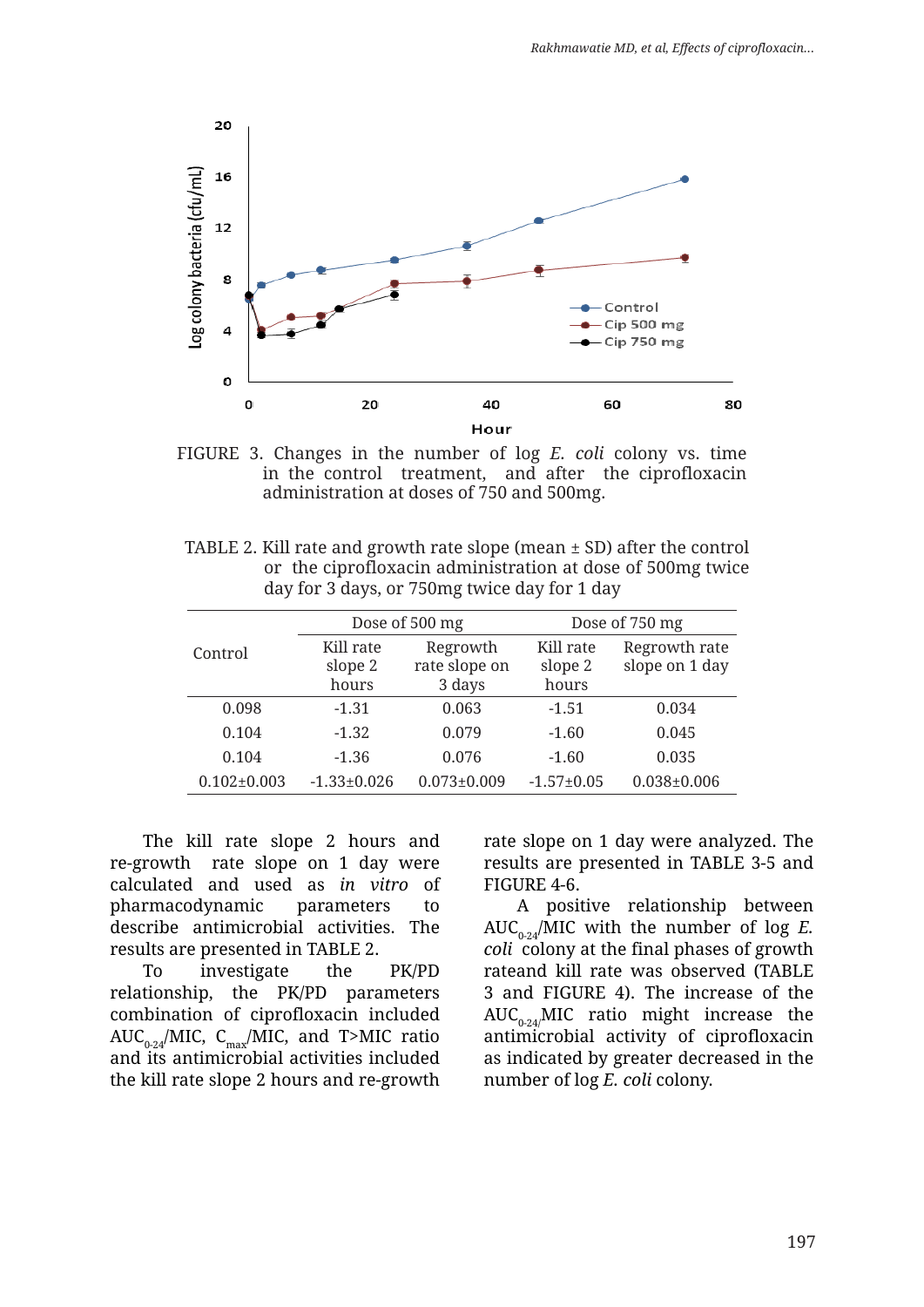| Ciprofloxacin  | $AUC_{0.24}/MIC$ | Log colony<br>decrease in kill<br>ratephase | Log colony increase/<br>decrease in growth<br>ratephase |
|----------------|------------------|---------------------------------------------|---------------------------------------------------------|
| Dose 500mg     |                  |                                             |                                                         |
| 1              | 86.00            | 2.62                                        | $-2.51$                                                 |
| $\overline{2}$ | 99.24            | 2.63                                        | $-3.27$                                                 |
| 3              | 74.48            | 2.72                                        | $-3.16$                                                 |
| Mean $\pm$ SD  | $92.62 \pm 9.36$ | $2.625 \pm 0.007$                           | $-2.89 \pm 0.537$                                       |
| Dose 750mg     |                  |                                             |                                                         |
| 1              | 121.32           | 3.02                                        | 0.10                                                    |
| 2              | 119.52           | 3.20                                        | $-0.38$                                                 |
| 3              | 114.66           | 3.20                                        | 0.06                                                    |
| Mean $\pm$ SD  | 120.42±1.27      | $3.11 \pm 0.13$                             | $-0.14\pm0.34$                                          |

| TABLE 3. AUC <sub>0.24</sub> MIC parameters of dose of ciprofloxacin 500 and |
|------------------------------------------------------------------------------|
| 750 mg and the decrease or increase in the number of log                     |
| <i>E. coli</i> colony kill rate and growth rate phases                       |





A positive relationship between Cmax/MIC with the number of log *E. coli*  colony at the final phases of growth rate and kill rate was also observed (TABLE 4 and FIGURE 5). However, significantly different in the phase of kill rate at 2 hours after ciprofloxacin administration at dose of 750mg and that of 500mg was observed. The Cmax at dose of 750mg was significantly higher than that at dose of 500mg resulting higher Cmax/ MIC ratio and higher antimicrobial activity as demonstrated by the greater decrease in the number of log E. coli colony in the first 2 hours ciprofloxacin administration.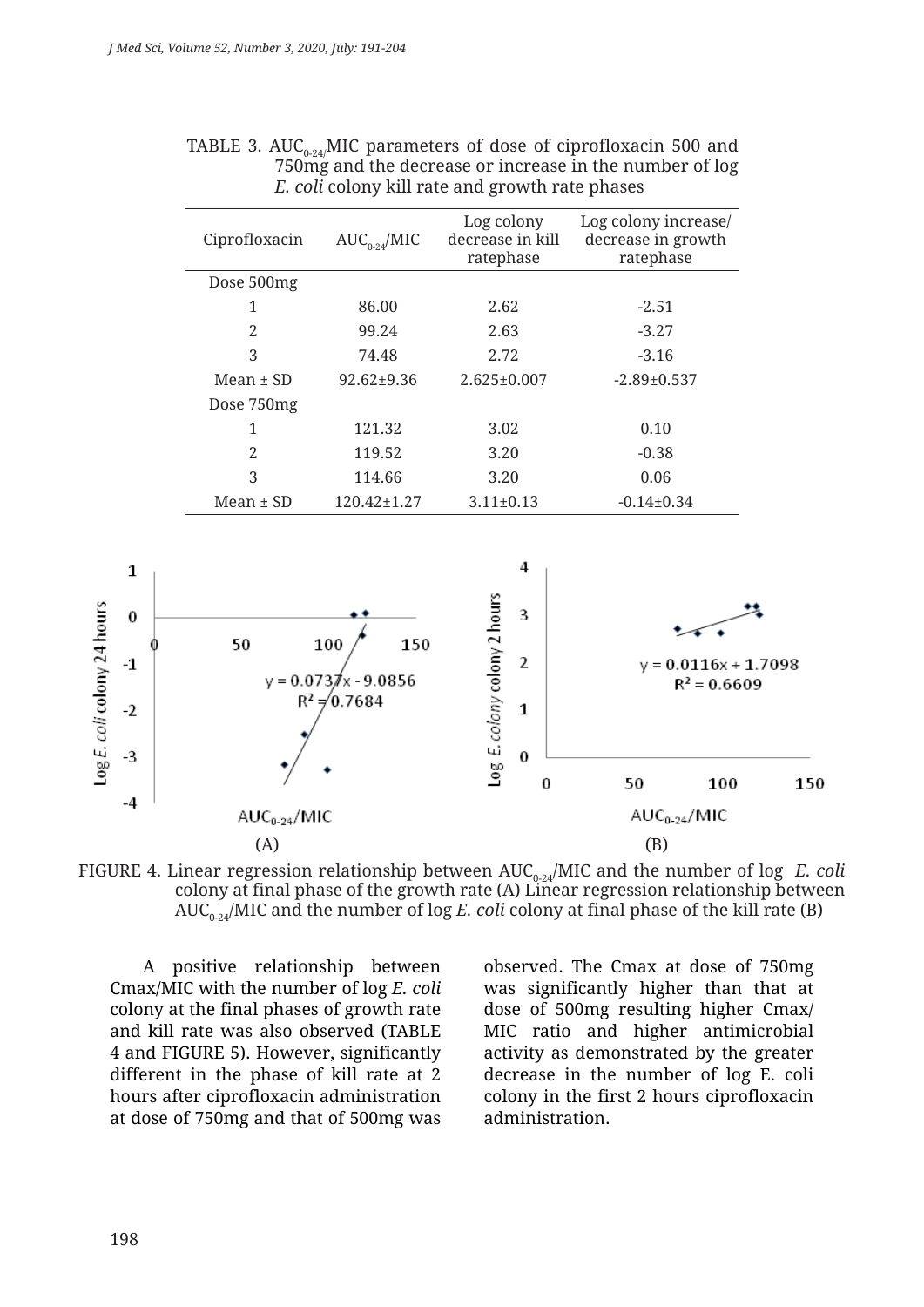| TABLE 4. Cmax/MIC parameters of dose of ciprofloxacin 500 and |
|---------------------------------------------------------------|
| 750mg and the value respectively decrease or increase in      |
| the number of log E. coli colony kill rate and growth rate    |
| phases                                                        |

| Ciprofloxacin | $C_{\rm max}/MIC$ | Log colony<br>decrease in kill<br>ratephase | Log colony increase/<br>decrease in growth<br>rate phase |
|---------------|-------------------|---------------------------------------------|----------------------------------------------------------|
| Dose 500mg    |                   |                                             |                                                          |
| 1             | 3.22              | 2.62                                        | $-2.51$                                                  |
| 2             | 3.58              | 2.63                                        | $-3.27$                                                  |
| 3             | 2.98              | 2.72                                        | $-3.16$                                                  |
| $Mean + SD$   | $3.26 \pm 0.30$   | $2.66 \pm 0.05$                             | $-2.98 \pm 0.41$                                         |
| Dose 750mg    |                   |                                             |                                                          |
| 1             | 4.86              | 3.02                                        | 0.10                                                     |
| 2             | 4.88              | 3.20                                        | $-0.38$                                                  |
| 3             | 4.50              | 3.20                                        | 0.06                                                     |
| Mean $\pm$ SD | $4.75 \pm 0.21$   | $3.14\pm0.10$                               | $-0.07 \pm 0.27$                                         |



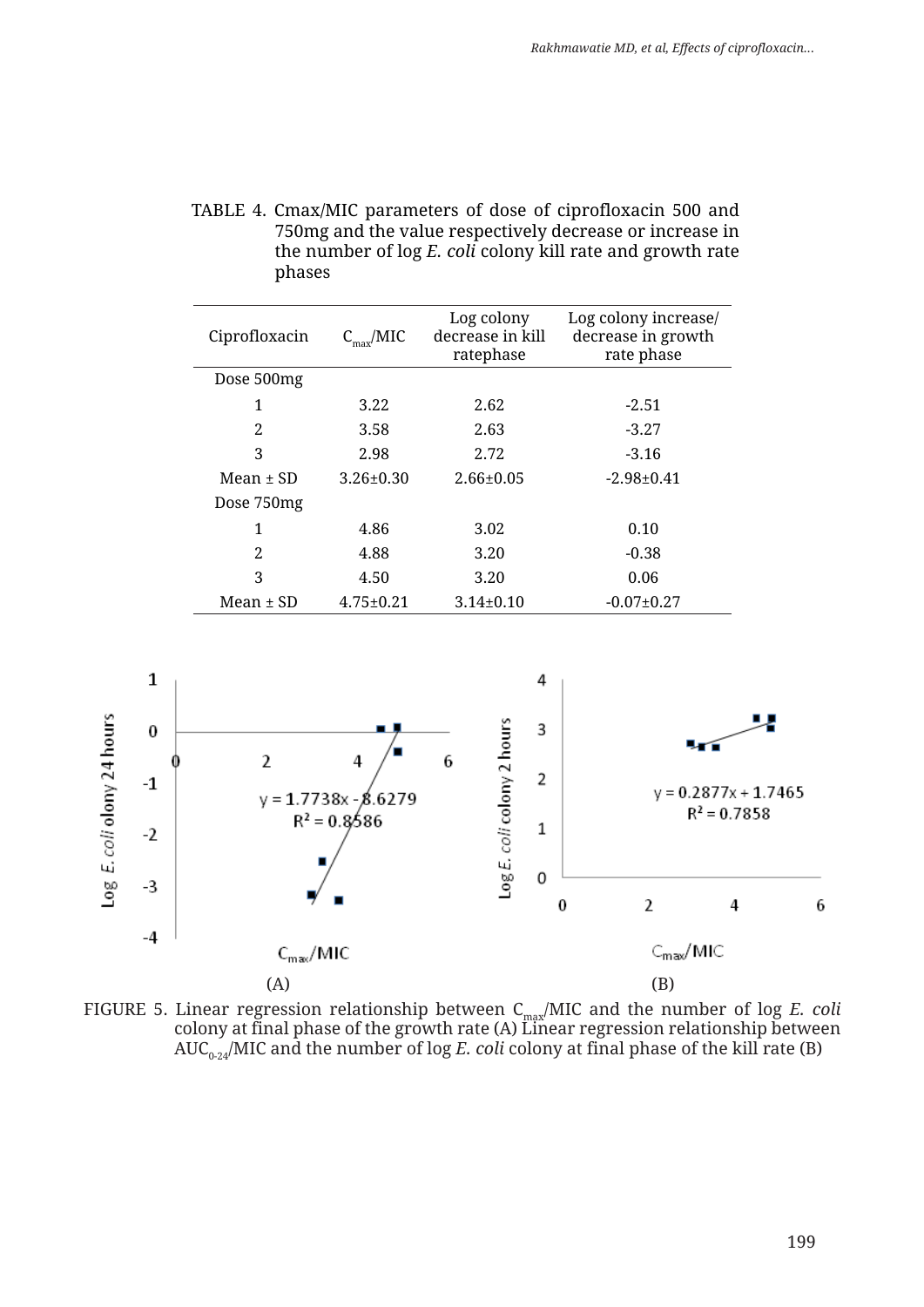| TABLE 5. T>MIC parameters of dose of ciprofloxacin 500 and 750mg |                                                        |  |  |  |
|------------------------------------------------------------------|--------------------------------------------------------|--|--|--|
|                                                                  | and the value respectively decrease or increase in the |  |  |  |
|                                                                  | number of log E. coli colony kill rate and growth rate |  |  |  |
| phases                                                           |                                                        |  |  |  |

| Ciprofloxacin | T>MIC          | Log colony<br>decrease in kill<br>ratephase | Log colony increase/<br>decrease in growth<br>rate phase |
|---------------|----------------|---------------------------------------------|----------------------------------------------------------|
| Dose 500mg    |                |                                             |                                                          |
| 1             | 77.08          | 2.62                                        | $-2.51$                                                  |
| 2             | 85.41          | 2.63                                        | $-3.27$                                                  |
| 3             | 66.67          | 2.72                                        | $-3.16$                                                  |
| $Mean + SD$   | $76.39 + 9.39$ | $2.66 \pm 0.05$                             | $-2.98 \pm 0.41$                                         |
| Dose 750mg    |                |                                             |                                                          |
| 1             | 93.75          | 3.02                                        | 0.10                                                     |
| 2             | 93.75          | 3.20                                        | $-0.38$                                                  |
| 3             | 81.25          | 3.20                                        | 0.06                                                     |
| Mean $\pm$ SD | 89.58±7.22     | $3.14\pm0.10$                               | $-0.07 \pm 0.27$                                         |



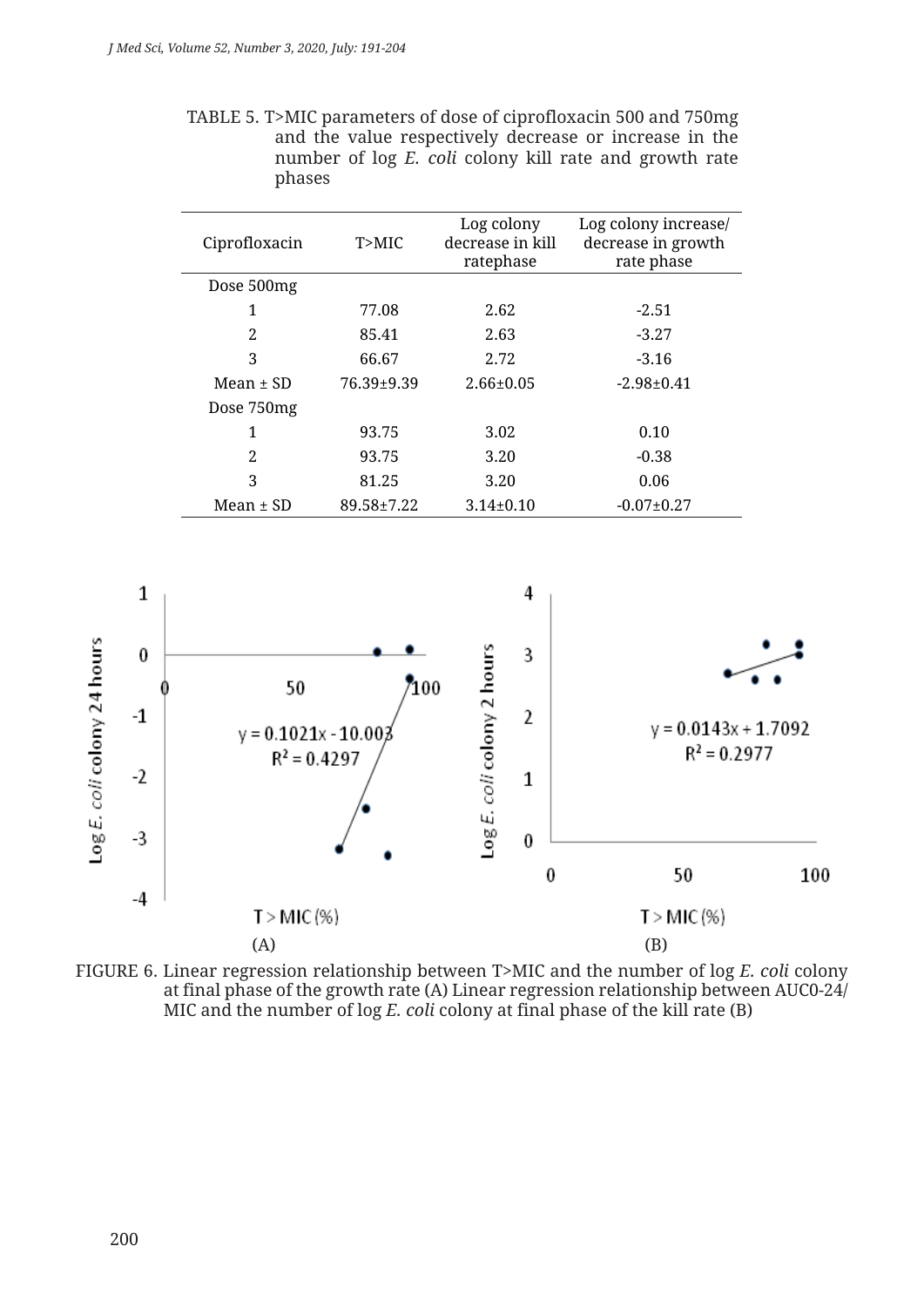# **DISCUSSION**

The result of the PK/PD parameters relationship analysis showed the emergence of *E. coli* resistance after ciprofloxacin at dose of 750mg twice a day for one day or at dose of 500mg twice a day for three days. It was demonstrated by the increase of MIC value against *E. Coli* to be 8-16 and 32-64µg/mL after ciprofloxacin 750 and 500mg administration, respectively. The both doses of ciprofloxacin administration could notinhibit the emergence of *E. coli* resistance. Although, the increase of MIC value ciprofloxacin after administration at dose 750mg was lower that at dose 500mg.

The *in vitro* PK/PD model to evaluate antimicrobial activity of ciprofloxacin against *E. coli* has been reported previously. Fantin *et al*. 15 reported that the resistant commensal *E. coli* from fecal and pharyngeal emerge during treatment with six dose of ciprofloxacin. However, the resistance emergence is not associated with the PK/PD parameters. The different of AUC/MIC,  $C_{\text{max}}/MIC$ , and T>MIC ratio values does not affect the emergence of *E. coli* resistance which not indicate significantly different across the different ciprofloxacin dosages. Khan *et al.*16 developed an *in vitro* PK/PD model describing killing kinetics for *E. coli* following exposure to ciprofloxacin. This model successfully characterizes time-kill curve for both will type and the six *E. coli* mutants based on the MIC of ciprofloxacin.

Antibiotic resistance can occur due to three main mechanisms as follow 1) the transfer of resistant genes from resistant to susceptible micro organisms; 2) genetic adaptation (changing the drug target); and 3) phenotype adaptation, such as modification of efflux pumps. Resistance mechanisms of genetic and phenotypic adaptation can be triggered by de novo resistance that occurs quickly during therapy.17,18

*Escherichia coli* could be resistant

to multiple antibiotics during minimal exposure of antibiotics levels due to horizontal gene transfer (HGT) of resistant strains to susceptible strains. Resistance is often associated with a reduction in 'fitness' of bacteria, which means the ability of a genotype or individuals of bacteria to survive and reproduce. Decreased use of antibiotics will reduce the environmental pressure on the bacteria and reduce the amount of acquired resistance. The speed of bacterial resistance is affected by the speed of de novo mutations and HGT from carrier of resistance determinants. The most frequent mutation is to change the target action of antibiotics and increasing antibiotic efflux. Gene amplification, decreased gene expression of the target antibiotics, and changes enzymes for the drugs modification are other mechanisms involving in microbial resistance. HGT-related mechanisms include modification of the drug itself, the target protection, bypass resistance (change in metabolic phase that inhibited by antibiotic), and the acquisition of efflux pumps. The increase MIC value to  $\geq$  32µg/mL against *E. coli* is associated with mutations of *gyr*A and *par*C or a combination mutation of *mar*R, *gyr*A, and *par*C. Where as, the MIC value < 1µg/mL is associated with *gyr*A gene mutation alone or mutation combination of *mar*R and *gyr*A.19 In addition, it was reported that de novo *E. coli* resistance is associated with the sub optimal concentration due to enfloksasin use as demonstrated by the increase of its MIC value.<sup>20</sup> Some studies reported that the ratio of  $C_{\text{max}}/MIC$  and AUC<sub>0.24</sub>/MIC should reach between 10-12 and 100-125, respectively to achieve therapeutic efficacy of fluoroquinolones against Gram – bacilli infections and to prevent emergence of resistance.<sup>21</sup> The emergence of Gram-bacilli resistance 80% to ciprofloxacin was reported when the ratio of  $C_{\text{max}}/MIC$  and  $AUC_{0.24}/MIC \leq 8$ and < 100, respectively. This emergence of resistance decreased to be 10% (8 time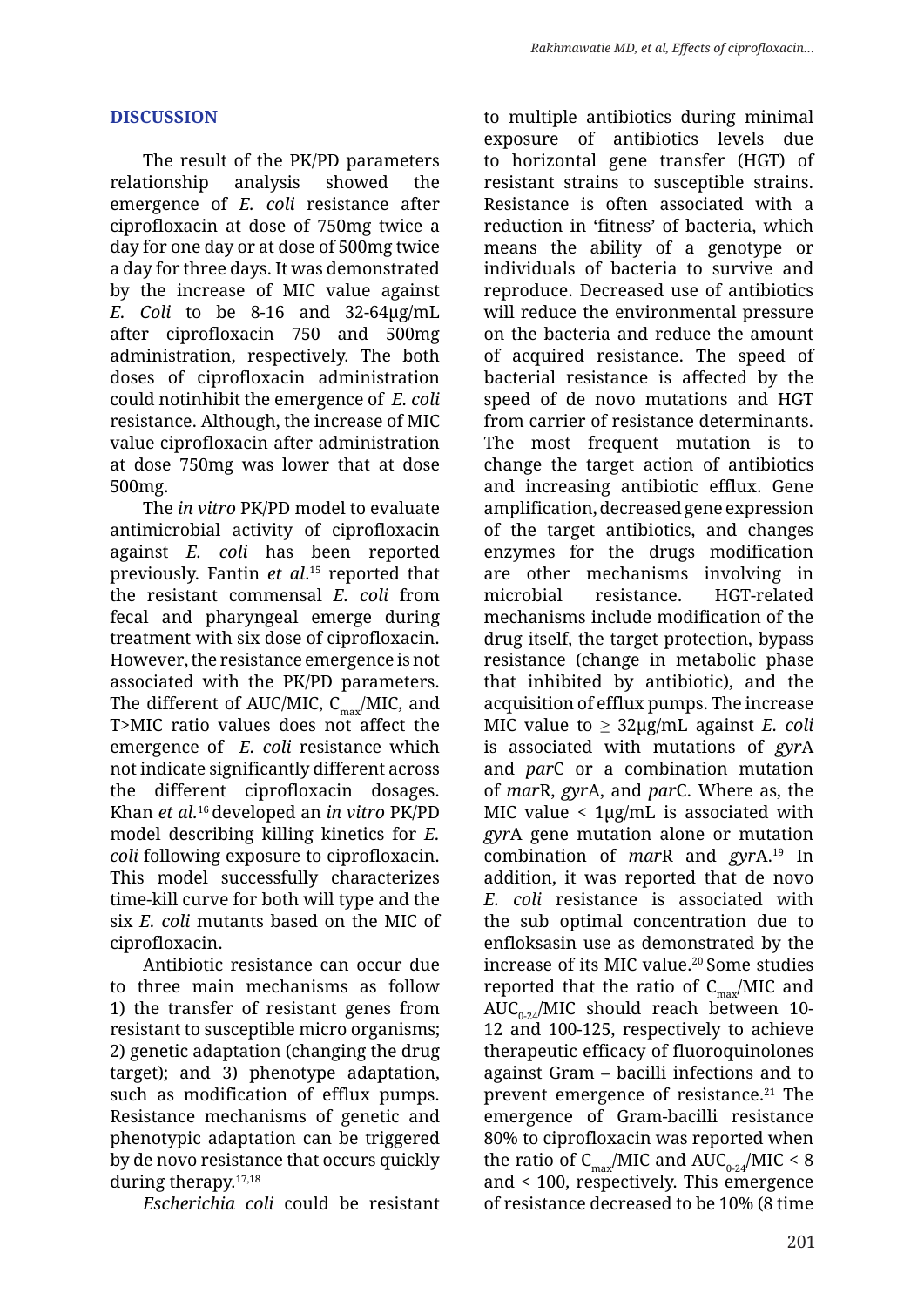prevention), if the ratio of  $C_{\text{max}}/MIC$  and AUC<sub>0-24</sub>/MIC > 8 and  $\geq$  100, respectively.<sup>22</sup> Other study reported that the ratio of AUC<sub>0-24</sub>/MIC <100 cause 86% of developed patient resistance, however if the ratio  $\geq$ 100, the incidence of resistance decrease to be 9%. The emergence of resistance is an important factor ofa clinical failure therapy.23 It was reported that the ratio AUC<sub>0-24</sub>/MIC should be >250 to provide the rapid Gram-bacilli elimination.24

In this study, the ratio of Cmax/ MIC was < 8 after administration of ciprofloxacin at dose of 500 and 750mg. Although the ratioof  $AUC_{0.24}/MIC$  was >100 at dose of 750mg, it could not prevent the emergence of uropathogen *E. coli* resistance. Moreover, a regrowth rate phase of uropathogen *E. coli* was still observed at dose of 750mg.

Zelenitsky and Ariano<sup>25</sup> reported that among 178 *Enterobacteriacea* infection cases treated with ciprofloxacin, 8 cases had failed therapy with 3 cases of them (37.5%) were infection of uropathogen *E. coli.* The treatment failure might be due to low the ratio of  $AUC_{0.24}/MIC$ of ciprofloxacin. The ratio of  $AUC_{0}$  $_{24}/$ MIC $\geq$  250 indicated the success of therapy (success rate 91.4%). If the therapy (success rate  $91.4\%$ ). If ratio decreased to be< 250, the risk of treatment failure increased 27.8 times higher.

# **CONCLUSION**

In conclusion, the  $AUC_{0-24}/MIC$  and  $C_{\text{max}}/MIC$  parameters of ciprofloxacin can be used to evaluate its antimicrobial activity against uropathogen *E. coli.* In addition, ciprofloxacin twice per day at dose 500mg for three days and 750mg for one day are not different in the inhibition of *E. coli* resistance emergence.

### **ACKNOWLEDGEMENTS**

We would like to thank the technicians who have gave valuable assistances during the study.

## **REFERENCES**

- 1. Drusano GL. Pharmacokinetics and pharmacodynamics of antimicrobial. Clin Infect Dis 2007; 45(1):89-95. https://doi.org/10.1086/518137
- 2. Onufrak NJ, Forrest A, Gonzales D. Pharmacokinetic and pharmacodynamic principles of anti-infectivedosing. Clin Ther 2016; 38(9):1930-47. https://doi.org/10.1016/j. clinthera.2016.06.015
- 3. Gloede J, Scheerans C, Derendorf H, Kloft C. In vitro pharmacodynamic models to determine the effect of antibacterial drugs. J Antimicrob Chemother 2010; 65(2):186-201. https://doi.org/10.1093/jac/dkp434
- 4. Zhao M, Lepak AJ, Andes DR. Animal models in the pharmacokinetic/ pharmacodynamic evaluation of antimicrobial agents. Bioorg Med Chem 2016; 24(1):6390-400. https://doi.org/10.1016/j.bmc.2016.11.008
- 5. Dudley MN, Griffith D. Animal models of infection for the study of antibiotic pharmacodynamics. In: Nightingale CH, Murakawa T, Ambrose PG, eds. Antimicrobial Pharmacodynamics in Theory and Clinical Practice. New York: Marcel Dekker, Inc., 2002: 67–98.
- 6. McLain JE, Cytryn E, Durso LM, Young S. Culture-basedmethods for detection of antibiotic resistance in agroecosystems: advantages, challenges, and gaps in knowledge. J Environ Qual 2016; 45(Special Section):432-40.
- https://doi.org/10.2134/jeq2015.06.0317
- 7. Hooton TM. Uncomplicated urinary tract infection. N Eng J Med 2012; 366(11):1028-37. https://doi.org/10.1056/NEJMcp1104429
- 8. White B. Diagnosis and treatment of urinary tract infections in children. Am Fam Physician 2011; 83(4):409-15.
- 9. Colgan R, Willians M. Diagnosis and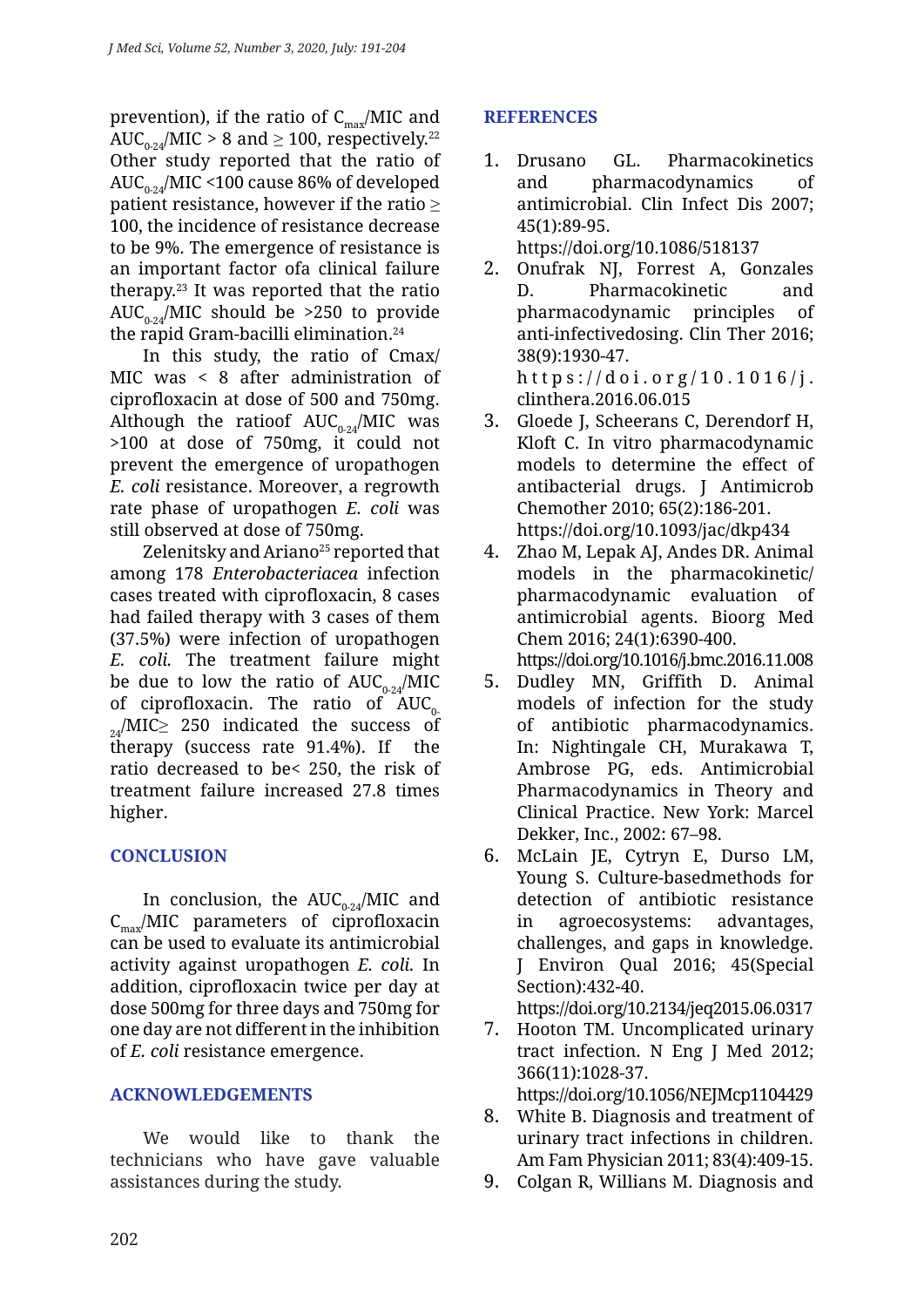treatment of acute pyelonephritis in women. Am Fam Physician 2011; 84(5):519-26.

10. Committee on Infectious Diseases. The use of systemic fluoroquinolones. Pediatrics 2006; 118(3):1287-92. https://doi.org/10.1542/peds.2006-1722

11. Shoff WH, Green-McKenzie J, Edwards C, Behrman AJ, Shepherd SM. Acute pyelonephritis: the differential diagnosis and workup. March 5, 2010. [cited 2013, June 17] Available from: http://emedicine. medscape.com/article/245559.

12. Gupta K, Hooton TM, Naber KG, Wullt B, Colgan C, Miller LG, *et al.* International clinical practice guideline for the treatment of acute uncomplicated cystitisand pyelonephritis in woman: a 2010 update by the infectious disease society of america and the european society for microbiology and infectious disease. Clin Infect Dis 2011; 52(5):103-20.

https://doi.org/10.1093/cid/ciq257

- 13. Milo G, Katchman E, Paul M, Christiaens T, Baerheim A, Leibovici L. Duration of antibacterial treatment for uncomplicated urinary tract infection in women. Cochrane Database Syst Rev 2005; 18(2):004682. https://doi.org/10.1002/14651858. CD004682.pub2
- 14. Lutters M, Vogt-Ferrier NB. Antibiotic duration for treating uncomplicated, symptomatic lower urinary tract infections in elderly women. Cochrane Database Syst Rev 2008; 19(4): 001535. https://doi.org/10.1002/14651858. CD001535.pub2
- 15. Fantin B, Duval X, Massias L, Alavoine L, Chau F, Retout S, *et al*. Ciprofloxacin dosage and emergence of resistance in human comensal bacteria. J Infect Dis 2009; 200(3):390-8.

https://doi.org/10.1086/600122

16. Khan DD, Lagerbak P, Cao S, Lustig

U, Nielsen EI, Cars O, et al. A mechanism-based pharmacokinetic/ pharmacodynamic model allows prediction of antibiotic from MIC values for WT and mutants. J Antimicrob Chemother 2015; 70(11):3051-60.

https://doi.org/10.1093/jac/dkv233

- 17. Reygaert W. An overview of the antimicrobial resistance mechanisms of bacteria. AIMS Microbil 2018; 4(3):482-501. https://doi.org/ 10.3934/ microbiol.2018.3.482
- 18. Munita JM, Arias CA. Mechanisms of antibiotic resistance. Microbiol Spectr 2016; 4(2):10.1128/ microbiolspec.VMBF-0016-2015 https://doi.org/10.1128/ microbiolspec.VMBF-0016-2015
- 19. Andersson DI, Hughes, D. Antibiotic resistance and its cost: is it possible to reverse resistance? Nat Rev Microbiol 2010; 8(4):260-71. https://doi.org/10.1038/nrmicro2319
- 20. Vander Horst MA, Schuurmans JM, Smid MC, Koenders BB, ter Kuile BH. De novo acquisition of resistance to three antibiotics by *Escherichia coli.* Microb Drug Resist 2011; 17(2):141-7. https://doi.org/10.1089/mdr.2010.0101
- 21. Novelli A, Rosi E. Pharmacological properties of oral antibiotics for the treatment of uncomplicated urinary track infections. J Chemother 2017; 29(1):10-8. https://doi.org/10.1080/112000

9X.2017.1380357

- 22. Peloquin CA, Cumbo TJ, Nix DE, Sand MF, Schentag JJ. Evaluation of intravenous ciprofloxacin in patients with nosocomial lower respiratory tract infection, Impact of plasma concentrations, organism, minimum inhibitory concentration, and clinical condition on bacterial eradication. Arch Intern Med 1989; 149(10):2269-73.
- 23. Thomas JK, Forrest A, Bhavnani SM, Hyatt JM, Cheng A, Ballow CH,